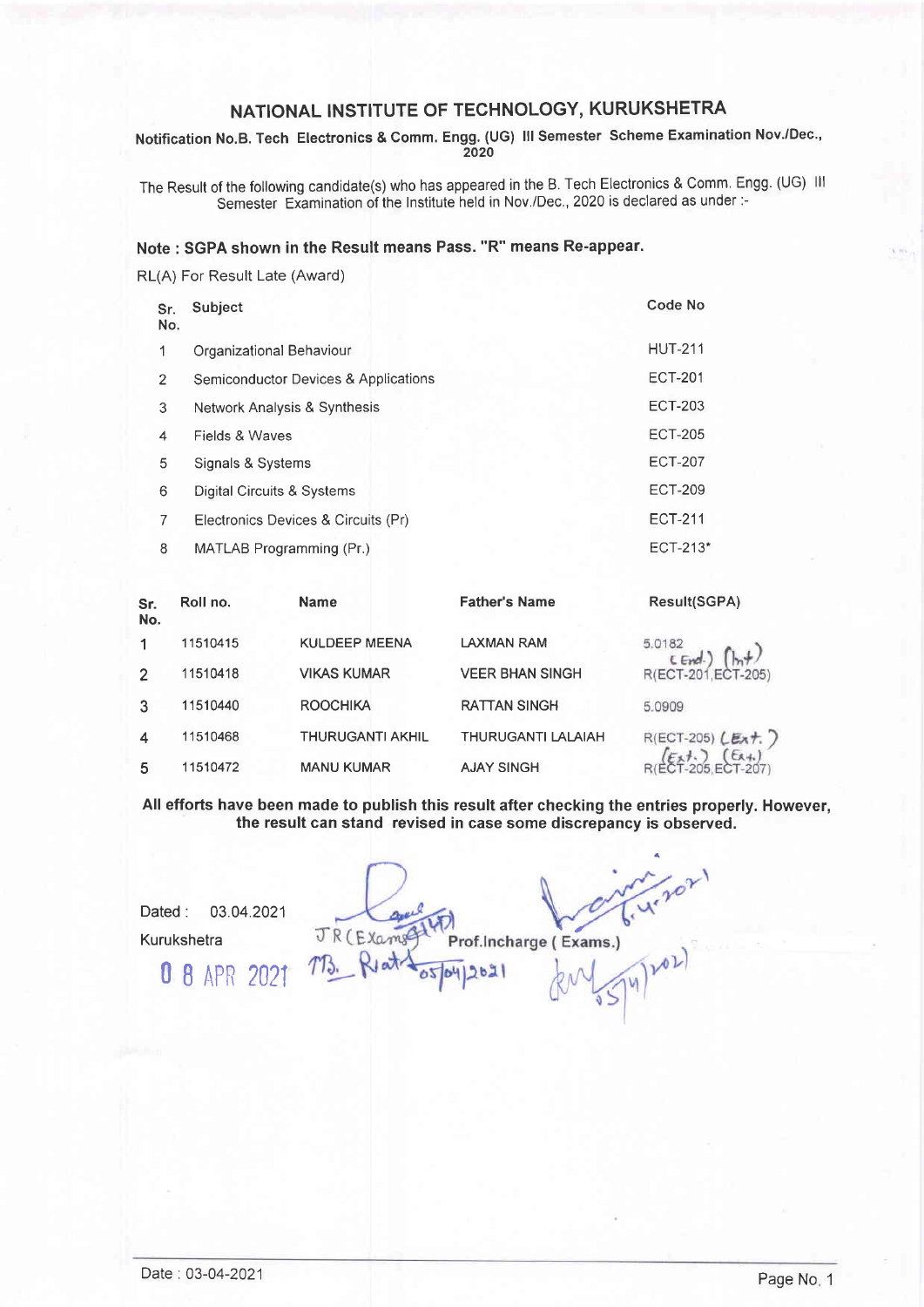### Re-Appear Notification for Result of BACHELOR OF TECHNOLOGY III Semester, Electronics & Communication Engineering examinations Nov/Dec -2020

The Result of the following candidates who appeared in BACHELOR OF TECHNOLOGY lll Semester ,Electronics & Communication Engineering examination of this lnstitute held in Nov/Dec -2020 is declared as under:-

#### Note: SGPA shown means Pass and "R" means Reappear

#### RL(A) For Result Late (Award)

| Sr. No. | <b>Subjects</b>                      | Code No.       |
|---------|--------------------------------------|----------------|
|         | Organizational Behaviour             | <b>HUT-211</b> |
| 2       | Semiconductor Devices & Applications | <b>ECT-201</b> |
| 3       | Network Analysis & Synthesis         | <b>ECT-203</b> |
| 4       | Fields & Waves                       | <b>ECT-205</b> |
| 5       | Signals & Systems                    | <b>ECT-207</b> |
| .6      | Digital Circuits & Systems           | <b>ECT-209</b> |
| 7       | Electronics Devices & Circuits(Pr)   | <b>ECT-211</b> |
| 8       | Matlab Programming(Pr)               | <b>ECT-213</b> |
|         |                                      |                |

| Sr. No. | Roll No. | <b>Name</b>        | F Name                    | <b>SGPA</b>      |
|---------|----------|--------------------|---------------------------|------------------|
|         | 11610402 | <b>HARSH KUMAR</b> | <b>SH. JOGINDER SINGH</b> | 5.2909           |
| 2       | 11610437 | SAIF ALI           | <b>SH. VILAYAT ALI</b>    | 5.3091           |
| 3       | 11610440 | <b>AAKANKSHA</b>   | <b>SH. NARDEV VERMA</b>   | Re. ECT-205(Int) |

All efforts have been made to publish this result after checking the entries properly. However, the result can stand revised in case some discrepancy is observed

Date: 0 8 APR 2021

Date: 0 8 APR 2021 Joint Registrar 6 1990)<br>Kurukshetra ( Examinations) Prof. In-Charge 6 4-2021<br>TB. Right Agrinations ( Examinations) Joint Registrar

 $3 - 4 - 21$ 

 $\sqrt{v^2}$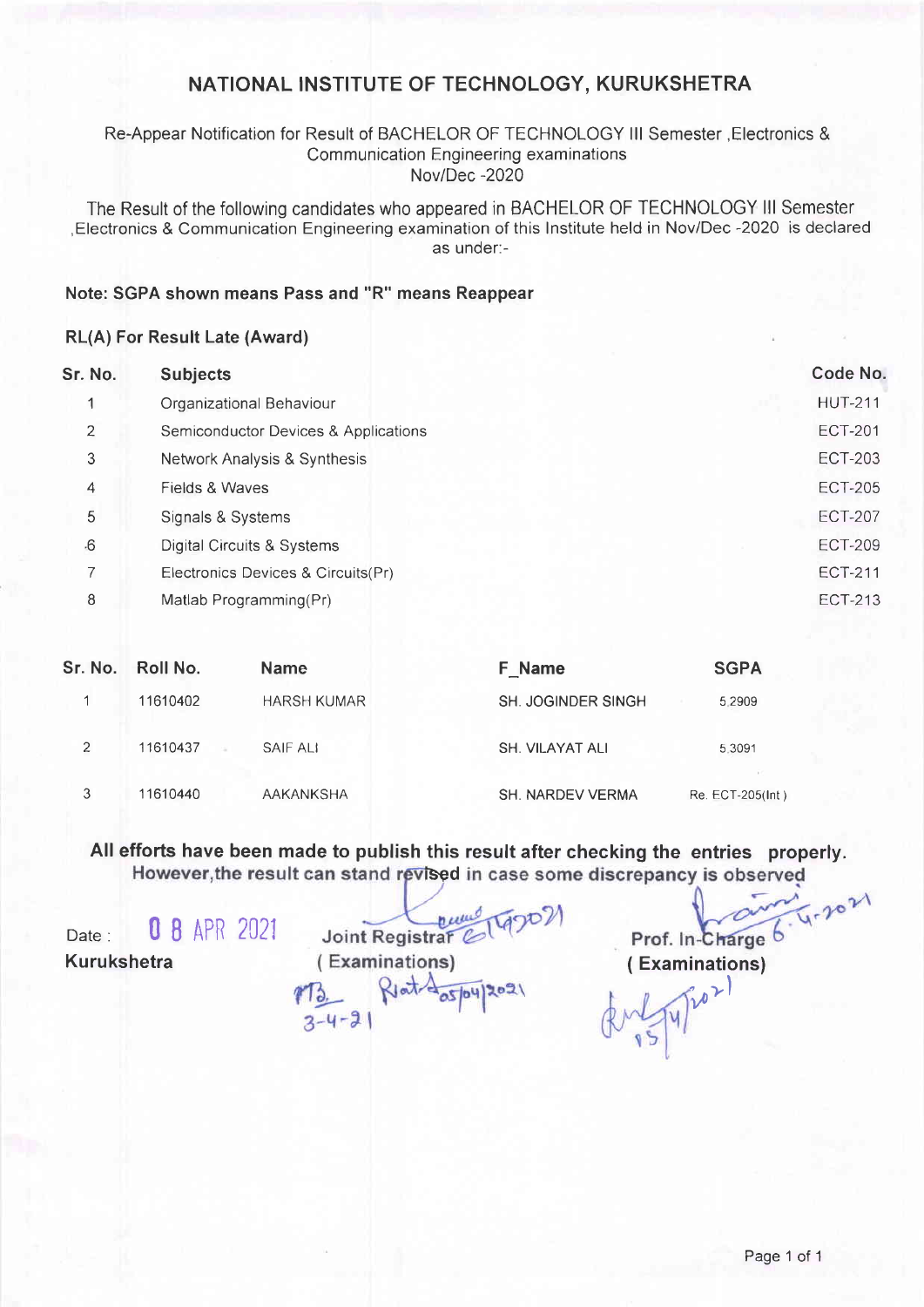## Re-Appear Notification for Result of BACHELOR OF TECHNOLOGY lll Semester ,Electronics & Communication Engineering examinations Nov/Dec -2020

The Result of the following candidates who appeared in BACHELOR OF TECHNoLoGY lll Semester ,Electronics & Communication Engineering examination of this lnstitute held in Nov/Dec -2020 is declared as under:-

#### Note: SGPA shown means Pass and "R" means Reappear

#### RL(A) For Result Late (Award)

| Sr. No.        | <b>Subjects</b>                           | Code No. |
|----------------|-------------------------------------------|----------|
|                | <b>Electronic Devices &amp; Circuits</b>  | ECPC30   |
| $\overline{2}$ | Fields & Waves                            | ECPC31   |
| 3              | Random Variables and Stochastic Processes | ECPC32   |
| $\overline{4}$ | Measurement & Instrumentation             | ECPC33   |
| 5              | Digital Design                            | ECPC34   |
| 6              | <b>Communication Engineering</b>          | ECPC35   |
| 7              | Electronics-I Lab                         | ECLR30   |
| 8              | Digital Design Lab                        | ECLR31   |
| 9              | Instrumentation Lab                       | ECLR32   |
| 10             | <b>MATLAB Programming</b>                 | ECLR33   |
|                |                                           |          |

| Sr. No. | Roll No. | <b>Name</b>          | <b>F</b> Name                      | <b>SGPA</b> |
|---------|----------|----------------------|------------------------------------|-------------|
|         | 11710402 | <b>POLANA YUKESH</b> | POLANA KASI<br><b>VISHWANATHAM</b> | 5.6667      |
|         | 11730011 | KHOWAJA SUBHAN       | KHOWAJA SHAPOR                     | 5.4815      |

All efforts have been made to publish this result after checking the entries properly.<br>However, the result can stand revised in case some discrepancy is observed

0 B APR 2021 Date : Kurukshetra

 $Ierct$ Joint Registrare (Examinations)  $173.$  Ret  $\frac{1}{\sqrt{5}}$  $2 - 4 - 21$ 

 $\sqrt{1.101}$ Prof. In-Charge

( Examinations)

kulynn